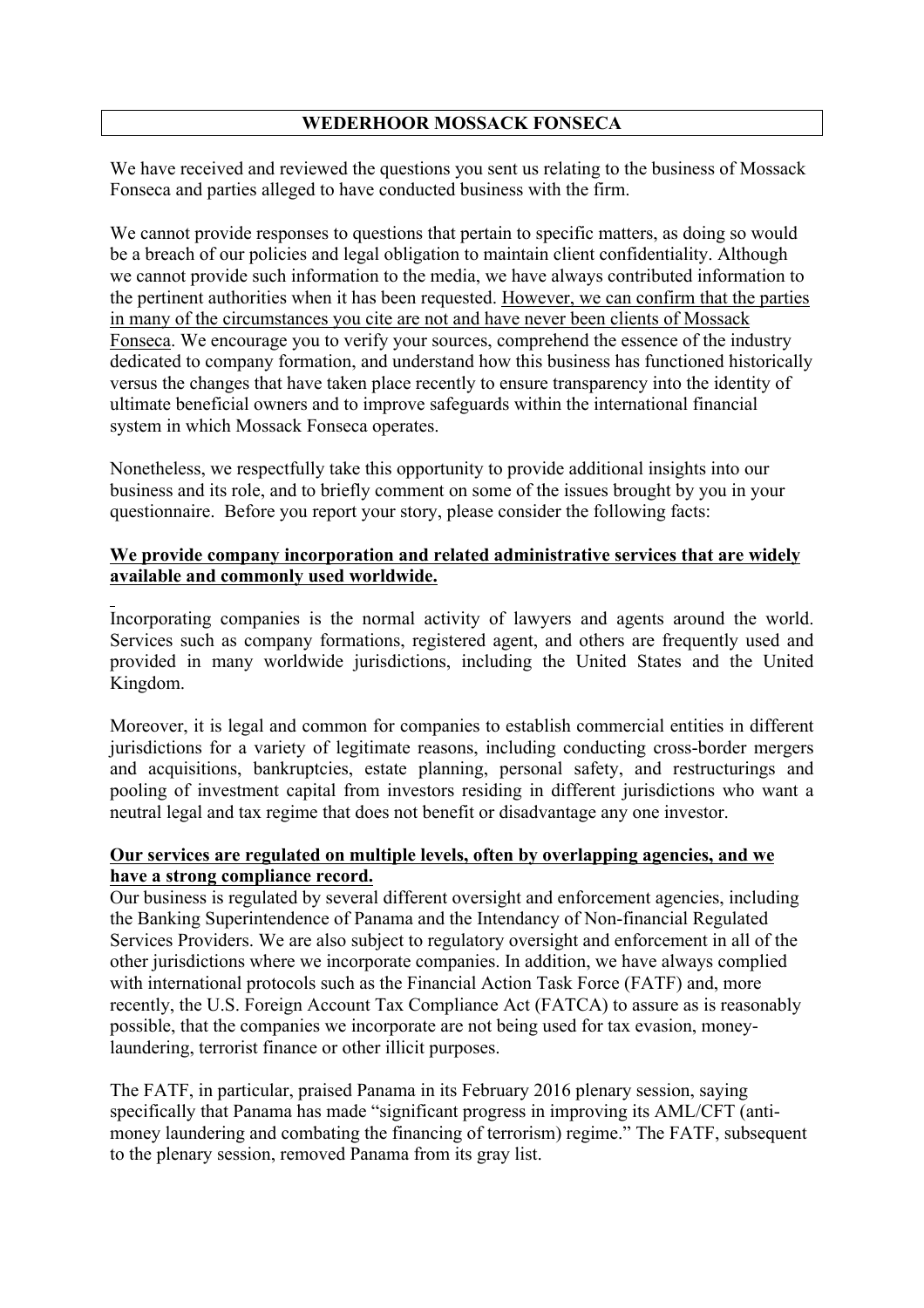# **We are responsible members of the global financial and business community.**

We conduct thorough due diligence on all new and prospective clients that often exceeds in stringency the existing rules and standards to which we and others are bound. Many of our clients come through established and reputable law firms and financial institutions across the world, including the major correspondent banks, which are also bound by international "know your client" (KYC) protocols and their own domestic regulations and laws.

If a new client/entity is not willing and/or able to provide to us the appropriate documentation indicating who they are, and (when applicable) from where their funds are derived, we will not work with that client/entity. Indeed, the documents you cite in your reporting show that we routinely deny services to individuals who are compromised or who fail to provide information we need in order to comply with our KYC and other obligations.

Our due diligence procedures require us to update the information that we have on clients and to periodically verify that no negative results exist in regards to the companies we incorporate and the individuals behind them. Again, the documents you cite in your reporting show that we routinely resign from client engagements when ongoing due diligence and updates to sanctions lists reveal that a beneficial owner of a company for which we provide services is compromised.

## **For 40 years Mossack Fonseca has operated beyond reproach in our home country and in other jurisdictions where we have operations. Our firm has never been accused or charged in connection with criminal wrongdoing.**

However, we are legally and practically limited in our ability to regulate the use of companies we incorporate or to which we provide other services. We are not involved in managing our clients' companies. Excluding the professional fees we earn, we do not take possession or custody of clients' money, or have anything to do with any of the direct financial aspects related to operating their businesses.

## **We operate in jurisdictions with increasingly stringent financial and legal controls.**

All of the jurisdictions where we have operations have made significant strides in their efforts to comply with global protocols to prevent abuse of their financial and corporate systems. This includes preventing money laundering, combatting terrorist financing and preventing tax evasion.

Most of the jurisdictions have formal tax information exchange agreements with several countries that are approved by the Organization for Economic Cooperation and Development (OECD). Panama has nine formal OECD-approved tax information exchange agreements, including with the United States and Canada, and 16 double taxation agreements (which include provisions for information sharing between authorities) with countries such as Ireland, Luxembourg and the Netherlands included in this group. The OECD has recognized Panama for improving the government's access to information about beneficial ownership of entities incorporated in its jurisdiction as well as for improving the sharing of such information with authorities in other jurisdictions.

To quote from the OECD's most recent peer review of Panama: "The 2014 Supplementary Agreement noted the significant progress made by Panama in expanding its exchange of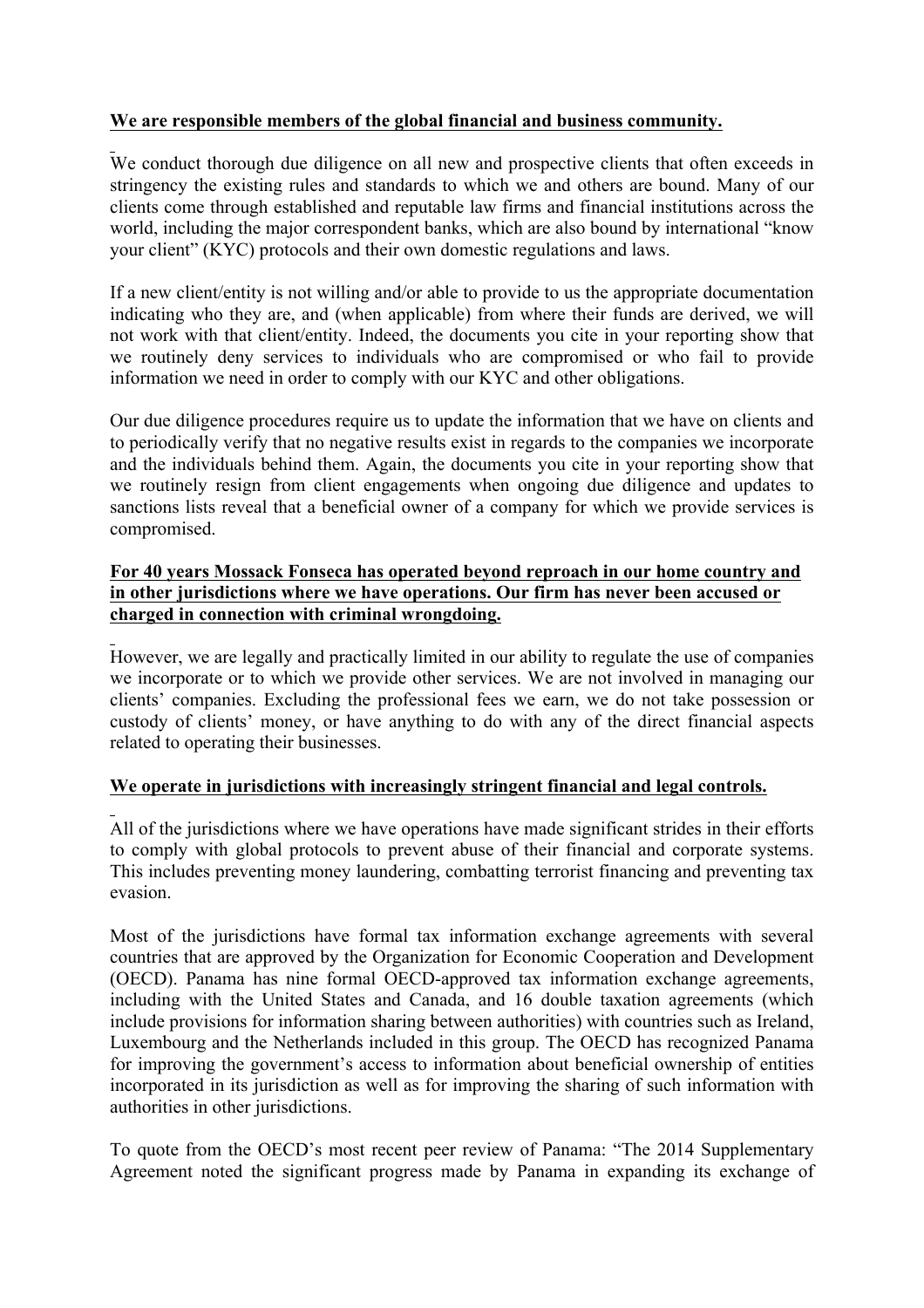information network since the 2010 Phase 1 Report, which bought the number of signed EOI (exchange of information agreements) agreements from one to 25."

In addition, Panama, the British Virgin Islands (BVI), and the United States have agreed to terms for financial institutions in their jurisdictions to comply with the U.S. Treasury's Foreign Account Tax Compliance Act (FATCA). This act ensures that American citizens with accounts in these territories declare and pay any taxes on income or investments earned in them that are due to the U.S. Internal Revenue Service.

# **We regret any misuse of our services and actively take steps to prevent it.**

We regret any misuse of companies that we incorporate or the services we provide and take steps wherever possible to uncover and stop such use. If we detect suspicious activity or misconduct, we are quick to report it to the authorities. Similarly, when authorities approach us with evidence of possible misconduct, we always cooperate fully with them.

With regards to some of the allegations contained in your questionnaire, we would like to comment as follows:

(a) **Tax Evasion and Avoidance**: We strongly disagree with any statement implying that the primary function of the services we provide is to facilitate tax avoidance and/or evasion. Our company does not advise clients on the structuring of corporate vehicles and the use they may make of same; and we likewise do not offer solutions whose purpose is to hide unlawful acts such as tax evasion. Our clients request our services after being duly advised by qualified professionals in their places of business. Moreover, it should be made clear that tax avoidance and evasion are not the same thing. For example, a client can use the structures provided by us for tax optimization of his/her estate, such as taking advantage of provisions in treaties for avoiding international double taxation. Such behavior is perfectly legal.

(b) **Due Diligence on Clients**: To begin with, approximately 90% of our clientele is comprised of professional clients, such as international financial institutions as well as prominent law and accounting firms, who act as intermediaries and most of them are regulated in the jurisdiction of their business. In the case of Panama, Law 2 of 2011 allows the information and documentation on the final beneficiary to be held in custody by the professional regulated client. Likewise, BVI's 2008 AML Act allowed the information regarding the final beneficiary to be held in custody by such regulated client until December 2015. Thus, most of the persons mentioned in your questionnaire are not our clients nor do they appear in our database as persons related to the companies we formed. Due diligence procedures were carried out in accordance with the laws in place at the time the companies and cases you made reference to were incorporated and in existence. Also, be aware that a significant percentage of our clients are banking institutions, trust companies, lawyers, and accountants who are also obliged to perform due diligence on their clients in accordance with the KYC and AML regulations to which they are subject. In addition to the above, we do have some end-user clients—we have never denied this fact, and in these cases, as in all others, we have complied with all applicable due diligence procedures.

(c) **Politically Exposed Persons (PEPs)**: We have duly established policies and procedures to identify and handle those cases where individuals either qualify as PEPs or are related to them. As per our Risk Based Approach, PEPs are considered to be high risk individuals. Hence, enhanced due diligence procedures apply in these cases. Also, periodic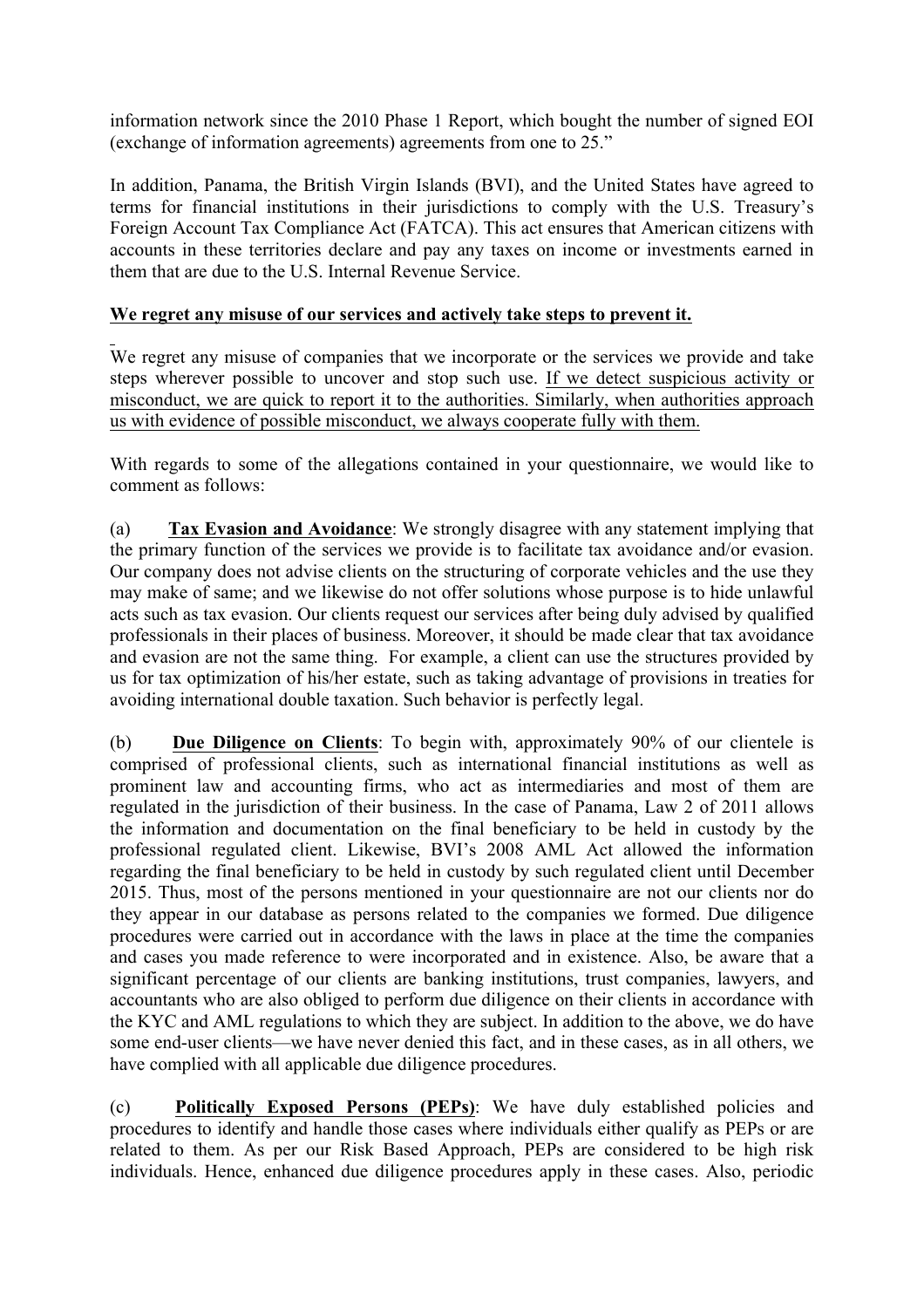follow-up is conducted to assure that no negative results are found. Lastly, you should bear in mind that according to international KYC policies, PEPs do not have to be rejected just for being so; it is just a matter of proper risk analysis and administration.

(d) **Sanctions Lists and Convicted Criminals**: Our company does not foster or promote unlawful acts. The very documents you cite in your reporting show specific instances demonstrating that once these types of situations are identified, we routinely discontinue the provision of our services. The Service Provision Agreements signed with our clients impose on them the obligation to notify us as soon as they have knowledge of a client of theirs having been either convicted or listed by a sanctioning body. Likewise, we have our own procedures in place to identify such individuals, to the extent it is reasonably possible. Bear in mind that we have an obligation to follow an orderly administrative process when resigning from client engagements. The time it takes for us to resign as registered agent from the involved companies varies depending on our internal procedures and the regulations of the respective country or jurisdiction. Also, sometimes the authorities require the registered agent not to file any resignation in order to prevent obstructing their investigation. In any case, our company always complies with the filing of the respective reports according to the governing laws of the specific country or jurisdiction.

Notwithstanding the above, we would like to take this opportunity to clarify that we have never knowingly allowed the use of our companies by individuals having any relationship with North Korea, Zimbabwe, Syria, and other countries mentioned by you that might have been considered as a threat to any other country's national security or that have been listed by a sanctioning body. If for some reason, unbeknownst to us, some company formed by us ended up in the hands of people having such relations for whatever criminal or unlawful purpose, we strongly condemned that situation and took and will continue taking any measures that are reasonably available to us.

(e) **Provision of Company Secretarial Services**: Company Secretarial Services are legal services that allow a professional company provider to act on behalf of a company that is owned by third parties. Company Secretarial Services are not used to hide the identity of the real owners of the company as for instance, a director is not in its nature the owner of the company. These services often include directorships and facilitate document filings before the authorities and registry of a company's jurisdiction. For example, a secretary might help a company register for taxes and file for licenses, manage patents and trademarks, tax returns and other documentation to be handled and filed. Company Secretarial Services are provided by many firms to professional clients and investors all over the world. The same director or company secretary can act on behalf of many different companies in different jurisdictions. That is widely accepted and perfectly legal, especially in cases where the purpose of a company is to be a holding company or own immovable or movable property. The fact that many companies have the same directors and/or address does not mean that such companies are connected in any way, as is commonly assumed. In the case of professional service providers, usually a director or company/corporate secretary has no economic interest or commercial link to the company's activity and he/she does not endorse, participate or assist in the commercial or passive roles of a company in any way. Following the pre-established guidelines, the secretary appoints agents and attorneys that then carry out the administration of the company. Our company is not the only one providing this type of service. You can take a look at UK law firms' websites and you will find more information about the provision of this service.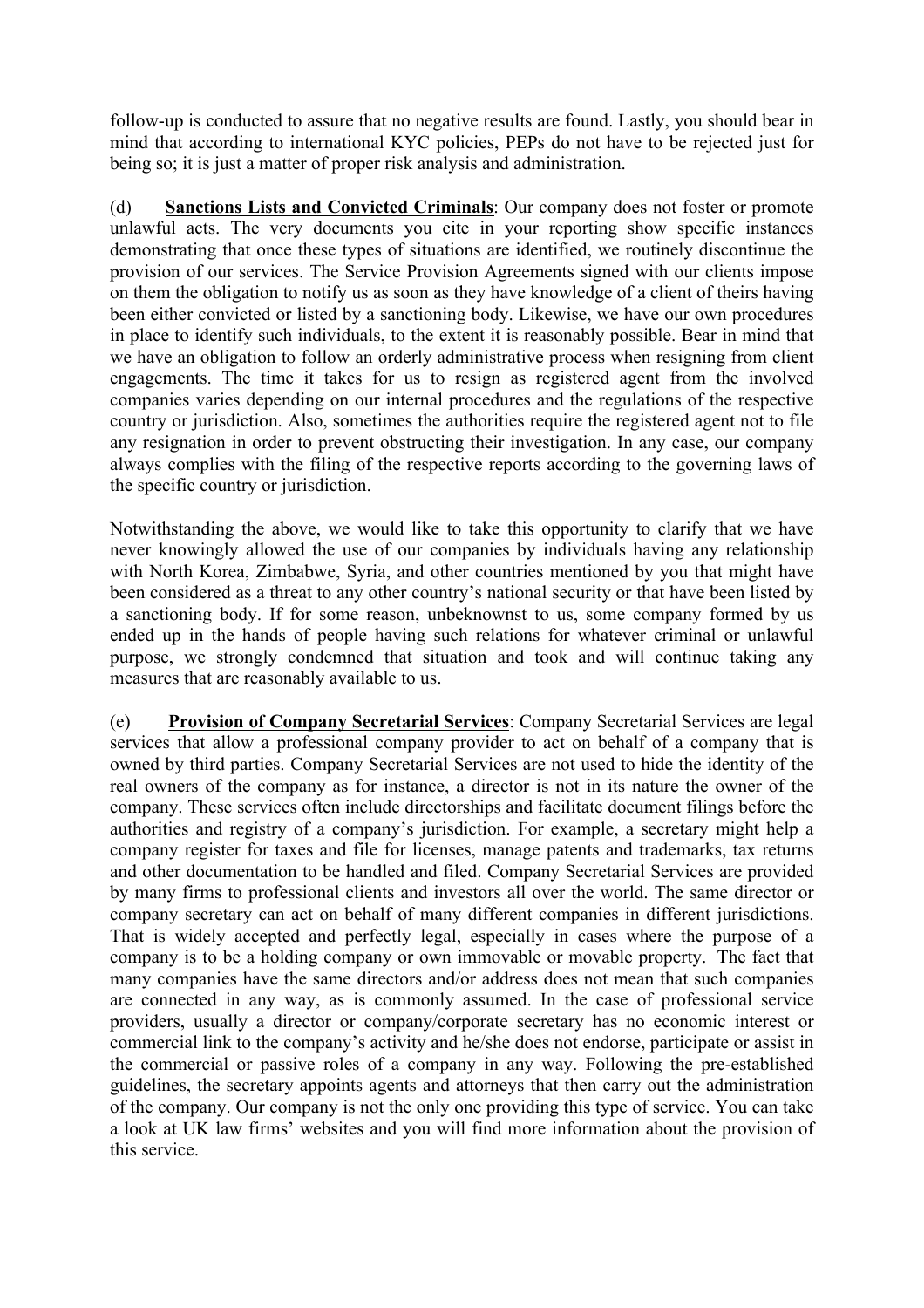Below please find a small sample of companies that offer company secretarial services:

- Elemental CoSec, London, UK
- CT Corporation, New York, USA
- The Corporation Service Company, Delaware, USA
- National Registered Agents, Inc., USA
- InCorp Services, Inc., Nevada, USA
- My LLC, California, USA
- Northwest Registered Agent LLC, WA, USA
- Swift Formations, UK
- DeMontford Bell, UK
- CG Incorporations, UK
- TCS Group International, UK
- MILS Corporation Ltd., UK
- HGN Limited, UK
- A & P Intertrust Corporation, Canada

(f) **Shareholders and Beneficial Owners**: Closely related to the point above, as part of the services our trust company provides, we often constitute trusts for shares. As a result, your allegations that we a provide shareholders with structures supposedly designed to hide the identity of the real owners, are completely unsupported and false. These types of services are always supported by the existence of legally recognized vehicles utilized for such purposes by all service providers in this industry. Even though we do provide shareholdership services through the legal structures already explained, we do not provide beneficiary services to deceive banks. Banks currently carry out their due diligence procedures just as we do. It is difficult, not to say impossible, not to provide banks with the identity of final beneficiaries and the origin of funds.

(g) **Administrative Penalties**: It is mentioned in your questionnaire, that we have been fined by the BVI authorities for non-compliance with AML regulations. Please be aware that these are administrative fines imposed by the regulator to registered agents when the intermediaries or professional clients do not comply with their contractual obligation of informing the registered agent of a client of theirs having been either convicted or listed by a sanctioning body. If you recall, we already explained that as regulated professional clients, BVI's 2008 AML Act allowed the information regarding the final beneficiary to be held in custody by such regulated clients. But if the intermediary does not comply as required, the registered agent is penalized. You can access the Regulator's website and you will find that we are not the only agents who have been penalized for this. In fact, this was very common up to December 2015, when the cited law allowed full reliance on intermediaries. Since then, the law has been changed. You will also be able to verify that the fines referred by you were applied before said change occurred.

(h) **Backdated Documents**: The issuance of documents with a retroactive date is a wellfounded and accepted practice when the decisions made with regard to the particular document are recorded in resolutions approved before or when the transaction in particular has taken place and the formalization is still pending. Such practice is common in our industry and its aim is not to cover up or hide unlawful acts. As we have previously stated, our company does not foster or promote unlawful acts.

(i) **Destruction of Documents**: As to your allegations about this matter, we do not know